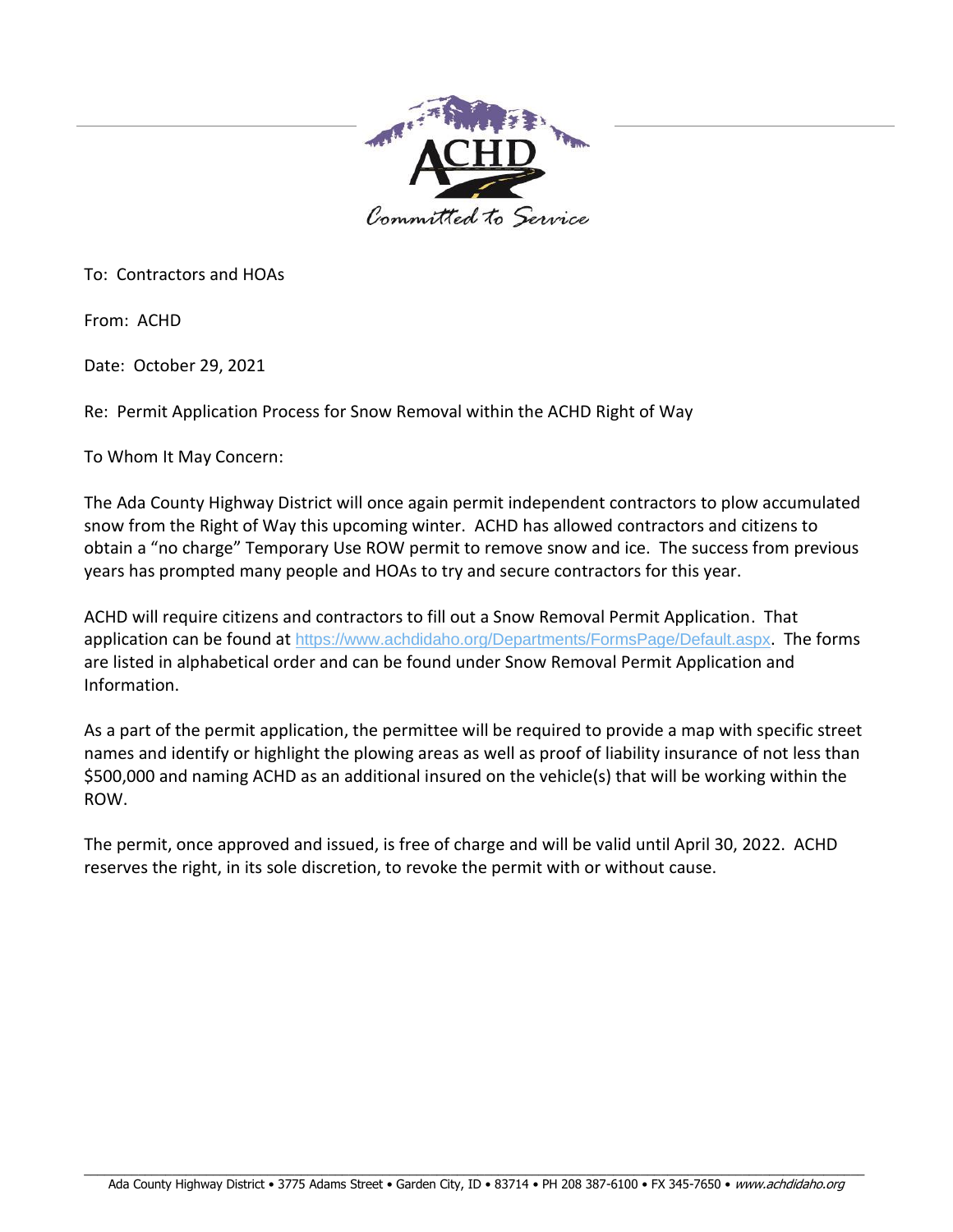## Snow Removal Permit Application

### **E-MAIL TO [permits@achdidaho.org](mailto:permits@achdidaho.org)**

|                                                                                                                                                                                        |                                  |                          | <b>PERMIT#</b>          |
|----------------------------------------------------------------------------------------------------------------------------------------------------------------------------------------|----------------------------------|--------------------------|-------------------------|
| FOR OFFICE USE ONLY!                                                                                                                                                                   | <b>ISSUE DATE</b>                |                          | END DATE April 30, 2022 |
| <b>DATE OF APPLICATION</b>                                                                                                                                                             |                                  |                          |                         |
| <b>Contact Person or Company</b>                                                                                                                                                       | <b>Email Address and Phone #</b> |                          |                         |
| <b>Contact Person</b>                                                                                                                                                                  | <b>Email Address</b>             |                          | <b>CELL/PHONE#</b>      |
| <b>Application Submitters Contact Name and Phone #</b>                                                                                                                                 |                                  |                          |                         |
| STREET ADDRESS or STREET/ROAD NAME (Include a map depicting public ROW where actual snow<br>plowing is requested - see Item 2.) Map must be attached to Permit for Permit to be valid. |                                  | <b>Nearest CROSSROAD</b> |                         |
| <b>CITY</b>                                                                                                                                                                            |                                  |                          |                         |
| <b>DESCRIPTION OF WORK - BE SPECIFIC</b>                                                                                                                                               |                                  |                          |                         |

### **Items Required for Snow Plowing Permitting:**

**Please fill in this application form as completely as possible. Make sure that the email address is legible; the permit can be emailed to you. This is a 'No Charge' permit.**

- 1. Valid Proof of Liability Insurance must be submitted with this application by the Permittee for any insured vehicle used in snow plowing operations and shall meet ACHD Policy Section 6007.6. See Section 6007.6.1 below.
- 2. Submit a map of the locations that depicts the public rights-of-way that snow plowing is requested. Be as detailed as possible with the locations. The permit only authorizes snow plowing in the locations identified on the map submitted.

## **Upon issuance of this Permit, the Permittee agrees to comply with all Permit requirements including but not limited to the following:**

- 1. As a condition of the Permit, Permittee shall indemnify, save, and hold ACHD harmless from any claims by third parties resulting from or arising out of the failure or neglect of Permittee in performance of all activities under this Permit. Permittee shall be responsible for all costs incurred by ACHD in defense of such claims.
- 2. Permittee shall comply with all applicable federal, state, and local statutes, ordinances, policies, rules, and regulations in the performance of all activities authorized under this permit. Provided however, this Permit supplants the requirement of a separate Temporary Use Permit.